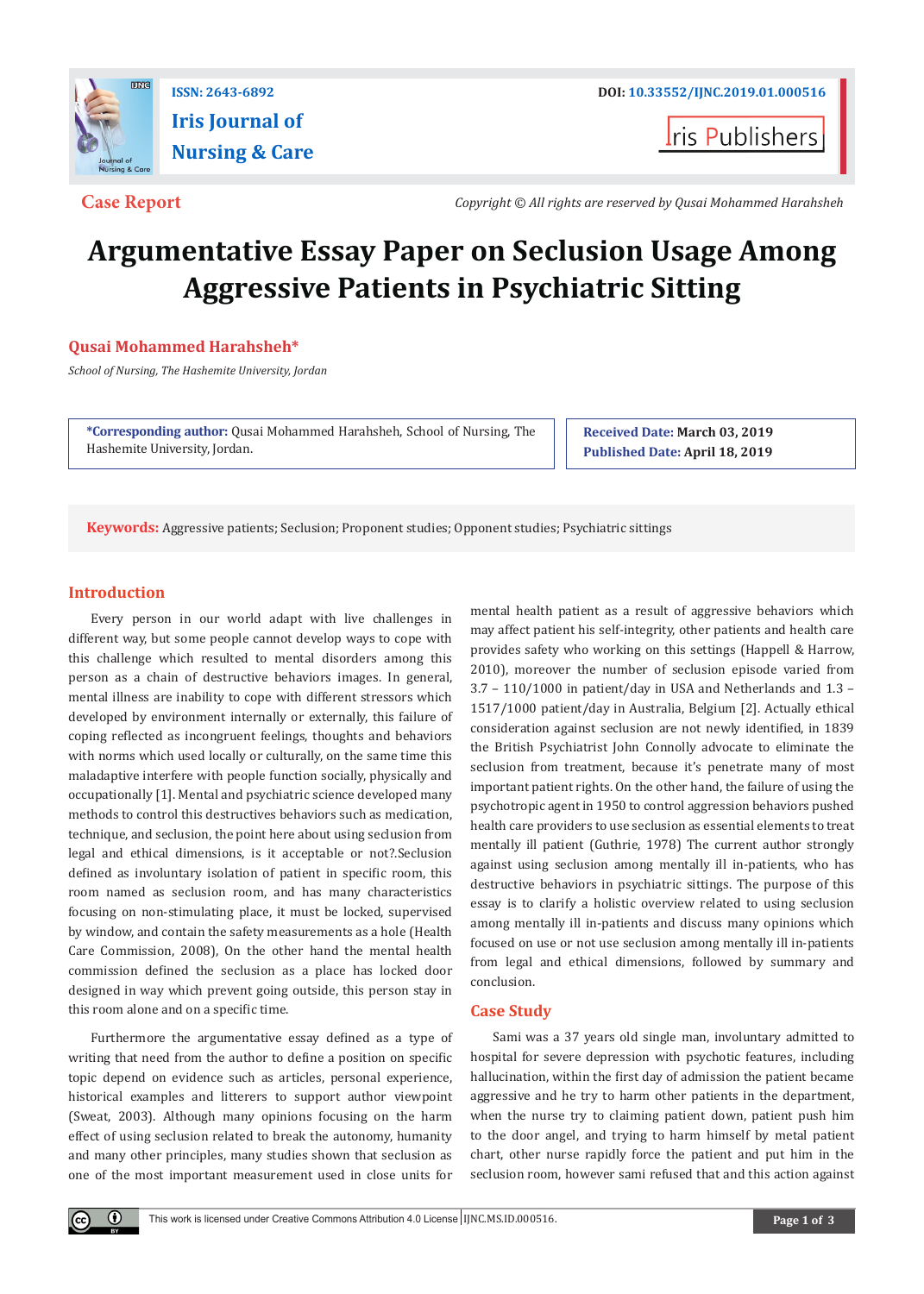his autonomy, on the other hand the nurse trying to protect sami, health staff and other patient in the department.

The current author recognized this paper as following; introduction of literature review which divided to legal argument and ethical argument, every part contain opponent and proponent studies, policies and acts, summary and conclusion of literature followed by argumentative essay, acknowledgment and references.

# **Background**

This literature review will explain and clarify the legal and ethical principles which related to stopping or encourage using of seclusion among psychiatric sittings, and describe the opponents and proponent studies which agree and disagree with seclusion from ethical and legal dimensions. Actually many studies and institutions fight to encourage of using seclusion among mentally ill patient depend on legal and ethical powers which accept their ideas. On the other hand a lot of studies advocate to prevent usage of seclusion among mentally ill patients depend on ethical principles such as patient rights to refuse treatment, autonomy, humanity, and dignity. The purpose of this literature review is to clarify the legal and ethical dimensions which related to using or prevent using seclusion among aggressive psychiatric patients in psychiatric sitting.

# **Legal Argument**

Actually every patient has the right to refuse treatment this right cover psychiatric patient also, more over when we consider the seclusion as important type of treatment, here patient has the right to refuse if as a hole, but as the current author searching in huge area, there is no specific law prevent using seclusion among psychiatric patients.

# **Proponent studies**

The international recommendations considered the seclusion as emergency measures provided to prevent any incidence of violence or injuries for staff and patients [3]. Furthermore a study about the legal and ethical aspect of seclusion which done in Australia concluded that seclusion must be used to managed the aggressive behaviors for patient in psychiatric sittings [4] Hoekstra et al. 2004, Kuosmanen et al. 2007). Actually, seclusion used as emergency measures to prevent any incidence of violence or injuries for others were recommended by international recommendation [3].The current author get a policy about seclusion from King Abdullah University Hospital, developed in 2013, this policy conclude specific concern and recommendation for seclusion, it's aimed to provide specific guidelines related to therapeutic using of seclusion for psychiatric patient in any psychiatric sitting, moreover its recognized special cases which need seclusion especially in the argent cases.

#### **Opponent studies**

Actually, there is no specific law prevents using of seclusion, on the same time and regarding to mental health patient right association which placed in Quebec, hospitals ordered to take stock of seclusion practice advised to use other alternative measures [5]. On the same time the Qubec government developed guidelines

(MSSS 2002 a, b) which aimed to decrease or even eliminating resort to seclusion and passed legislations to that effect.

#### **Ethical Argumentative**

Most of studies and polices truing to minimize using of seclusion among psychiatric patients, on the other hand studies which agree with using seclusion rationalized there agreement to safety measurements, the current author classified these studies as a following:

# **Proponent studies**

Using seclusion still a large ethical dilemma because its acting against patient autonomy [6], on the same time using seclusion considered as distractive of patient rights to make personal dissection or choose the preferred way of treatment [7], furthermore some patient considered seclusion as unnecessary, extra intervention and sometimes it may has not any benefits for them [3]. On the same time seclusion may cause emotional trauma and distress for patient and staff [8] the most important point which can prevent any staff to seclude any patient is that nursing and medical ethics working together on respect the dignity and autonomy of patient by providing choices, not by paternalistic practice (Holmes et al., 2004).On the same dimension the failure of using the psychotropic agent in 1950 to control aggression behaviors pushed health care provider to use seclusion as essential element to treat mentally ill patient (Guthrie, 1978).Moreover the WHO recommended involving patients in caring process under concordance concept by let him to choose the type of treatment, which finally increases the quality of life of patient [9].

### **Opponent studies**

Ethical consideration against seclusion are not newly identified, in 1839 the British psychiatrist John Connolly advocate to eliminate the seclusion for treatment because it's penetrate many of patients' rights (Colonize, 2005).About quality of life seclusion is not affect patient quality of life but the negative mode which resulted from seclusion may decrease the patient quality of life [3]. Furthermore around 62% of seclusion incidence occurred as a result of actually threating violence (El-Badri & Mellso, 2002); on this point using seclusion is recommended for this emergency situation (Tardiff & Lion, 2008).

Furthermore using of seclusion must be done depending on empirical knowledge and objective behaviors [10,11], to protect patient and staff safety on the same time. On the other hand (O'Hagen et al. 2008) shown agreement with seclusion intervention for immediate debriefing technique but it must be followed by formal incident of debriefing intervention.

# **Summary and Conclusion of Literature**

The main reason to use seclusion is to protect patient and others safety as most of studies mentioned, on the other hand there are many other alternatives may use to meet this goal. To be more specific there is no specific and clear law to prevent using seclusion in psychiatric sittings as the current author searching process, but there are huge studies advocate to decrease using seclusion related to ethical considerations. Finally the new science direction is